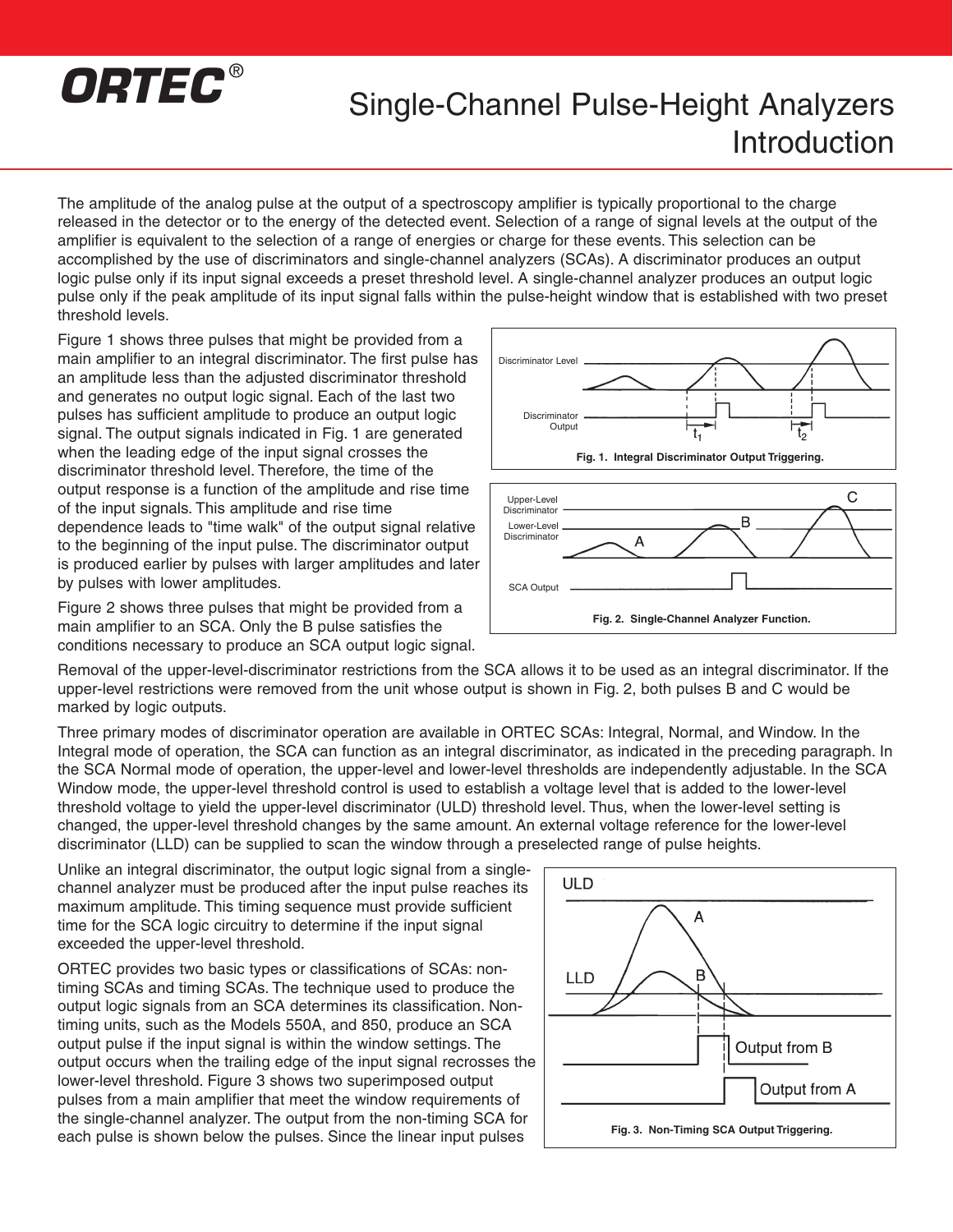

## Single-Channel Pulse-Height Analyzers Introduction

are referenced to the same starting time, it is clear that the output logic signals exhibit "time walk" relative to the input pulses.

Timing SCAs, such as the ORTEC Models 551, 552, and 590A, produce SCA output logic signals that are precisely related in time to the occurrence of the event being measured. This time relationship implies that the time of occurrence of the SCA output signal is "walk-free" or nominally independent of the amplitude of the input signal, for a given rise time. In addition to simple counting applications, the time-related output can be used for coincidence measurement, pulse-shape discrimination, and other applications where the precise time of occurrence is important.

Figure 4 shows two pulses from a main amplifier and the response for a peak-detection single-channel analyzer such as the Model 590A Amplifier and Timing Single-Channel Analyzer. Although the amplitudes

of the amplifier pulses differ, their peaks occur at approximately the same time, and the SCA outputs are produced when the peaks of the input pulses are detected.

The conventional zero-crossing technique has been widely used for timing single-channel analyzers. This technique utilizes the zerocrossing of the bipolar output signal from a pulse-shaping amplifier to derive timing information, and uses the peak amplitude of the pulse for the energy range information. Figure 5 shows two bipolar pulses provided from a main shaping amplifier. Both pulses meet the SCA window requirements. Each output signal is generated when the corresponding input signal crosses the baseline. Figure 5 illustrates that the time of occurrence of the SCA output signals is precisely related to the occurrence of the detected event and is independent of input signal amplitude. Either double-delay-lineshaped pulses or RC-shaped pulses may be used, but the former provide better timing resolution. The bipolar output from delay-line amplifiers such as the Model 460 is well suited to zero-crossover timing with the ORTEC Model 552, because the input signal crosses the baseline with a large slope even when the pulse amplitude is low.

The bipolar output signal from a double-delay-line shaping amplifier crosses the baseline at a fixed fraction that is effectively 50% of the charge collected from the detector. Thus, conventional zero-crossing timing can be considered as timing at a constant fraction of the input signal amplitude. A trailing-edge constant-fraction technique\* can be used with either unipolar or bipolar signals to derive a time-pickoff pulse after the peak time of the signal from the shaping amplifier. This technique is extremely useful when incorporated in timing single-channel analyzers. Figure 6 illustrates the trailing-edge constant-fraction technique for two unipolar input signals of identical rise times but different amplitude. The time of occurrence of the output signals is independent of output signal amplitudes.







\*The basic circuit for implementing this technique is patented by ORTEC, U.S. Patent No. 3,714,464.